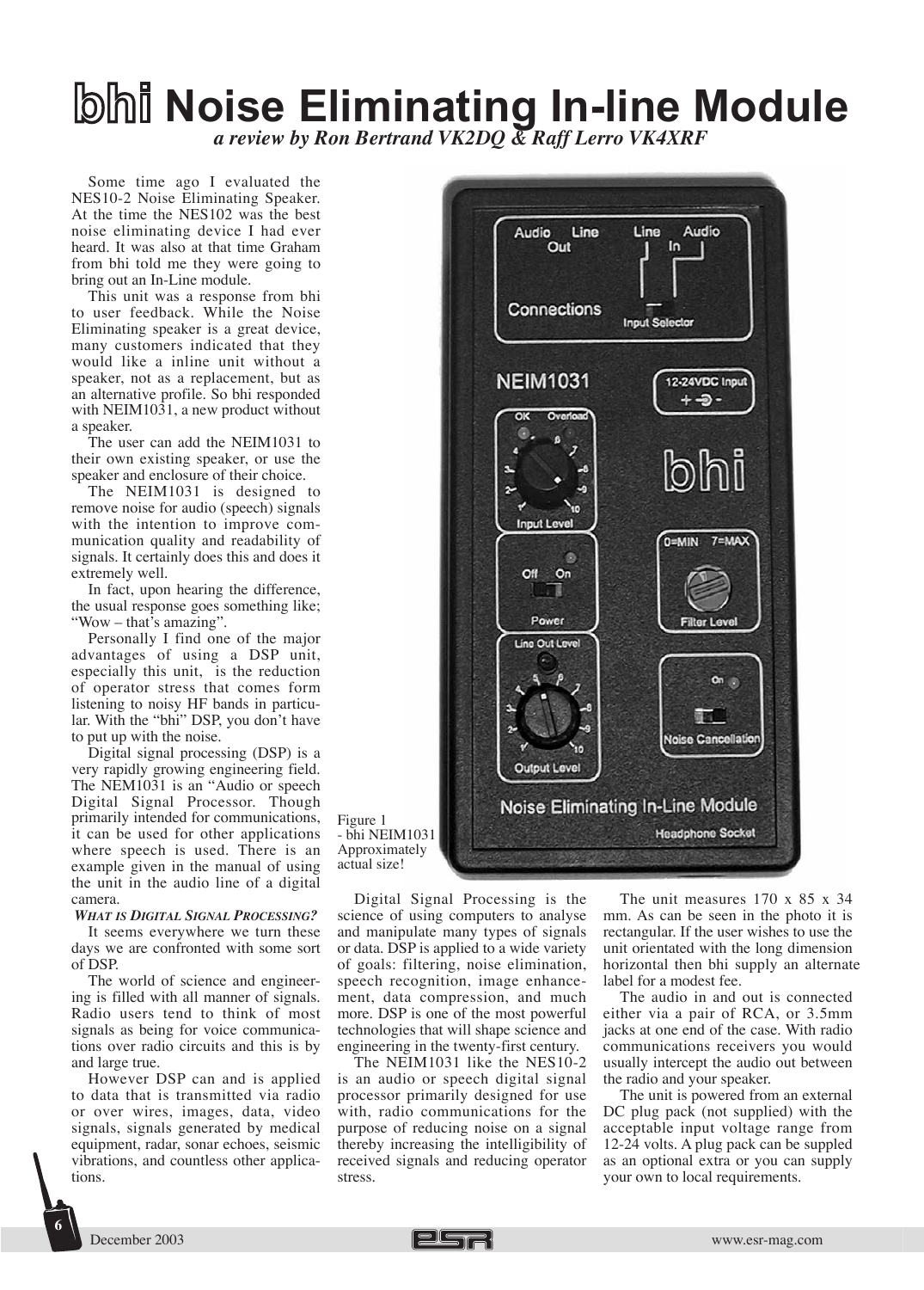Many radio users already have a selection of DC power packs and will not require a plug pack.

Current drain is not mentioned in the manual, so to answer my curiosity, I ran the unit from my existing DC supply at 13.6 volts and measured the current drain at 100mA with no signal. A plug pack of 12-24 volts at  $500mA$ maximum is recommended.

The NEIM1031 is a very easy to set up and start using. Once power and audio leads are connected you are on your way.

Noise cancellation can be switched ON and OFF. The input audio level can be adjusted. A green LED indicates the input audio level is okay and a red LED illuminates if the level is too high. With an eye on the LED's you adjust the audio input control.

There is a control for audio output as well to set the volume for up to 2.5 Watts RMS into 8 Ohms. That is plenty for most users but external amplification can be added post-bhi if you need (want) more.

The degree of noise cancellation is controlled by a small rotary BCD switch. Positions 8 and 9 are not used. Minimum noise cancellation is at position 0 and 7 is maximum. The level of noise cancellation is adjustable while the unit is in use. How much noise cancellation you use is dependent of the operator, type and level of signal and amount of noise present.

## *HOW IT SOUNDS - THE BEST MEASURE!*

The effect is just remarkable. In fact it really has to be heard to be appreciated. We could keep telling you about it but there is no better way than hearing it for yourself other than actually using the unit. For this reason we have made a number of mp3 files of actual communications available on the ESR website on a review page.

The degree of noise cancellation is adjusted and the audio is switched "through" on occasion for you to hear the difference for yourself. The filename(s) indicate the band and type of signal. Only by listening to the actual unit or these files can the reader truly appreciate the effectiveness of the NEIM1031.

When noise cancellation is set at '7' almost all noise is removed. However the audio takes on a rather robotic almost "Cylon" character (you know - 'by your command'!). Even at such high processing (7) the audio information is quite intelligible. However you would normally only use such high processing for the most severely noise effected signals. It most cases it was found that a setting of 3-5 was best – however this is entirely subjective.

Every user can and will choose a level that suits them and their listening best. Needless to say that some would prefer no noise and accept some audio degradation, while others will have best audio and accept some noise.



Neither Raff nor I liked the size of the rotary switch. The numbers are very small and difficult to see. However there is no real need to see them when all you care about it is the quality of the audio.

On the NES10-2 a dual in line (dip) switch was used to adjust the degree of noise elimination. The rotatory switch performs the same adjustment on the NEIM1031. It's a minor point but a high profile knob would be better in our view.

The NEIM1031 is a "speech" digital signal processor and that be used with any audio speech application that has an upper frequency limit of 4.5kHz.

**Figure 2** shows the frequency response compared to alternate technologies. As you can see the unit has a frequency response virtually flat from 50 to 4500 Hz.